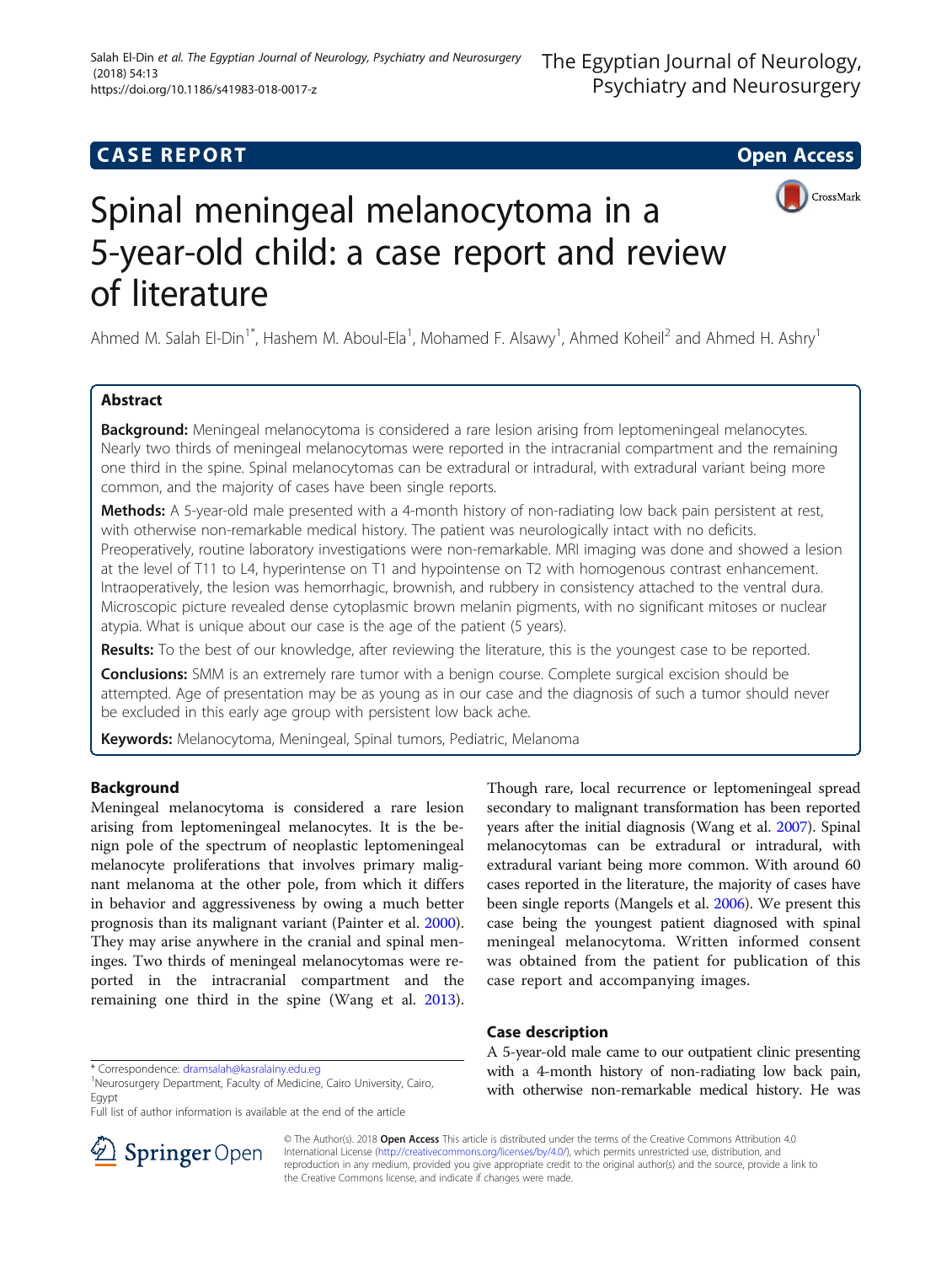referred to us from a pediatrician after failed medical treatment. By clinical examination, the patient was neurologically intact with no deficits. The persistence of pain during rest and at night raised our suspicion. So, we decided to perform MRI. The preoperative MRI images (using a 1.5 Tesla MRI scanner Signa Hdxt, GE Healthcare, USA) showed a lesion involving the distal dorsal cord as well as the conus medullaris and the cauda equina roots at the level of T11 to L4 averaging 9 cm in long axis. The lesion was hyperintense on T1 with isointense signal at the cephalad end; in T2, it was hypointense and it showed intense homogenous contrast enhancement. There was a small syrinx proximal to the lesion, with no peritumoral edema (Fig. 1a). Preoperatively, routine laboratory investigations were non-remarkable. The patient was operated upon in prone position. A midline low back incision was done followed by sub-periosteal muscle separation and laminoplasty using a bilateral gutter technique (leveling intraoperative was done by fluoroscopy). The dura was then opened in midline and dural tack-up sutures were done. At this point, a brownish black space-occupying lesion was seen among the roots attached to the ventral dura (Fig. 1b). The lesion was adherent but dissectible from cauda equina roots (Fig. 1c). The lesion was totally excised except for a small stump which was adherent to the conus medullaris. Proper hemostasis was done, dura was closed in a water-tight fashion, laminae were replaced using silk sutures, and a subfascial drain was used for 2 days. Postoperatively, the patient was neurologically intact. On the fourth day postoperatively, the patient started to develop suprapubic swelling with decreased frequency of micturition. A Foley catheter was inserted. Postoperative MRI images were done (using a 1.5 Tesla MRI scanner Intera, Philips Medical systems, Best, Netherlands), which showed the small residual left at

the conus medullaris (Fig. 1d). Three weeks later, the patient started to feel the desire of micturition with frequent bladder training and the catheter was removed. The patient was discharged with a good general condition.

Grossly, the lesion was irregular, hemorrhagic, brownish black, and rubbery in consistency, measuring  $7.5 \times 3 \times$ 2 cm. Microscopic picture using hematoxylin and eosin stains revealed hypo- to moderately cellular tumor composed of spindle cells with bland oval nuclei with some macrophages and dense cytoplasmic brown melanin pigments, with no significant mitoses or nuclear atypia (Fig.  $2a \times 40$  $2a \times 40$ , Fig.  $2b \times 100$  $2b \times 100$ ). Immunohistochemistry: negative for epithelial membrane antigen (EMA) (Fig. [2c\)](#page-2-0). Less than 1% of tumor cells are stained for Ki67 (Fig. [2d\)](#page-2-0). Tumor cells are focally positive for S100 (Fig. [2e\)](#page-2-0).

### Discussion and evaluation

Melanocytoma is a pigmented neoplasm of the meninges, which arises from melanocytes derived from the neural crest (Turhan et al. [2004](#page-3-0)). It is a rare tumor and was first described in 1972 by Limas and Tio [\(1972\)](#page-3-0). It usually occurs in the spine and posterior fossa (Shanthi et al. [2010\)](#page-3-0). What is unique about our case is the age of the patient (5 years). To the best of our knowledge after reviewing the literature, this is the youngest case to be reported (Clarke et al. [1998](#page-3-0)). The usual age of presentation is usually around the fifth decade (Czarnecki et al. [1997](#page-3-0); Hou et al. [2012\)](#page-3-0), with age ranging from 9 to 79 years in different case reports reviewed (Shanthi et al. [2010](#page-3-0); Clarke et al. [1998](#page-3-0); Czarnecki et al. [1997;](#page-3-0) Hou et al. [2012](#page-3-0); Alameda et al. [1998\)](#page-3-0). In the study of Yang et al. ([2016\)](#page-3-0) (the largest case series in literature) which included 15 patients from the period of 2004–2014, the youngest patient was 14 years. The youngest case

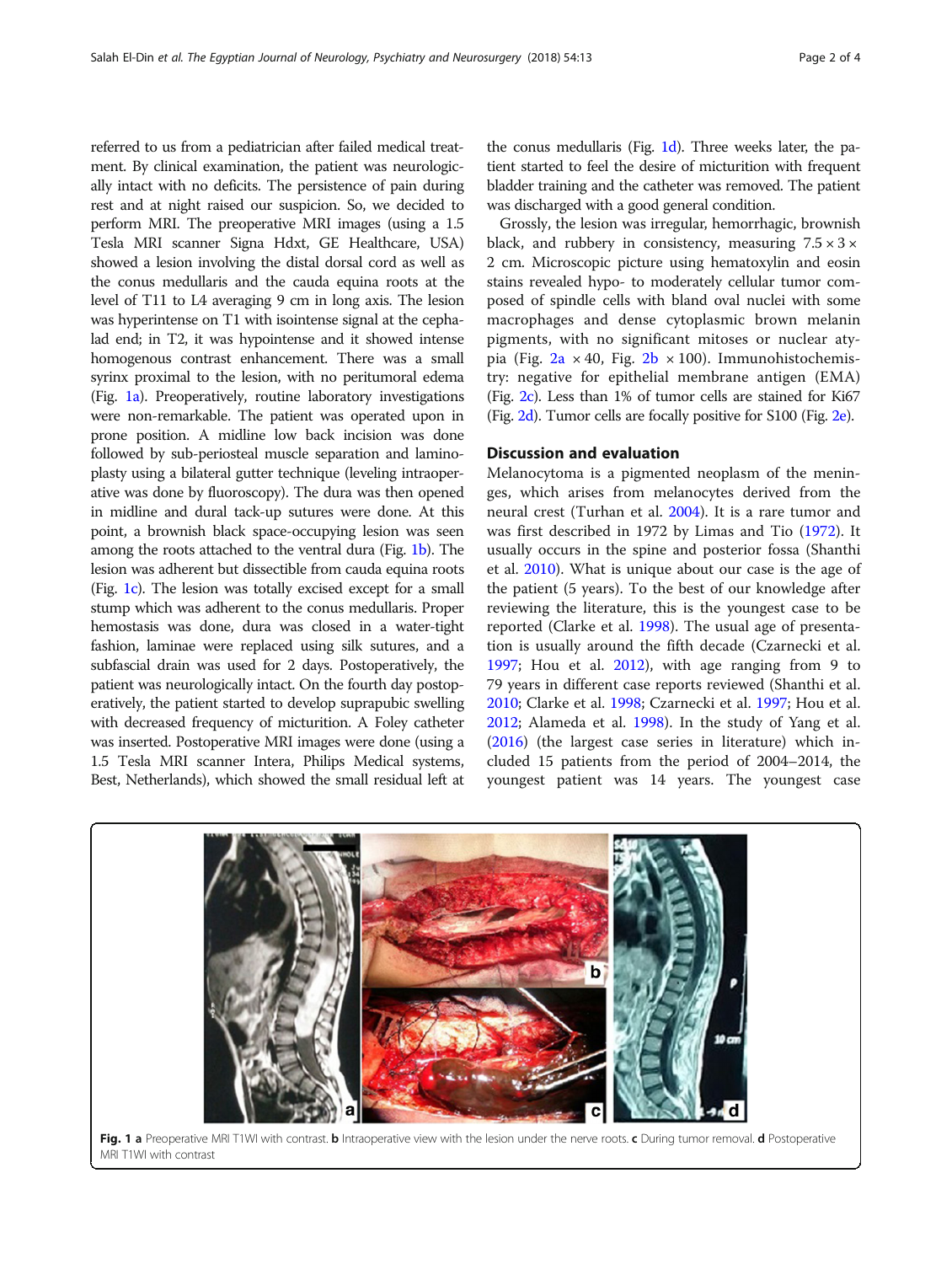<span id="page-2-0"></span>

reported before our case was 9 years in the study of Alameda F. et al. in 1998 (Alameda et al. [1998](#page-3-0)).

As for clinical presentation, our case had only a 4 month history of non-radiating low back pain with no radiculopathy or sphincter affection. In literature, the most common feature was radiculopathy, either pain or heaviness followed by back pain and sphincter affection (Czarnecki et al. [1997](#page-3-0); Hou et al. [2012;](#page-3-0) Yang et al. [2016](#page-3-0); Dorwal et al. [2014;](#page-3-0) Sen et al. [2011\)](#page-3-0).

For spinal meningeal melanocytoma (SMM), it is usually intradural extramedullary and to a lesser extent intramedullary (Of all 60 SMM, 40 cases were intradural extramedullary and 19 cases were intramedullary.) and this goes along with our case, with cervical levels being affected more than dorsal levels, and the lumbar levels were the least (Clarke et al. [1998;](#page-3-0) Hou et al. [2012](#page-3-0); Alameda et al. [1998;](#page-3-0) Eun et al. [2011](#page-3-0)).

As for the radiological appearance, it correlates well with the available literature (Hou et al. [2012;](#page-3-0) Alameda et al. [1998](#page-3-0)). The signal intensity in different sequences depends mainly on the concentration of the melanin pigment in the tumor and so does the contrast enhancement. Lesions with high melanin content may show subtle contrast enhancement on T1WI with contrast as it may be masked by the hyperintensity of melanin (Alameda et al. [1998](#page-3-0)).

Surgical resection is the main choice for treatment of SMMs. These are benign lesion which can be excised totally whether being intradural extramedullary (possibly en bloc) or intramedullary lesions (Yang et al. [2016](#page-3-0); Horn et al. [2008\)](#page-3-0). Our lesion was subtotally resected due to the intermingled part with the conus medullaris. Local control by radiotherapy is advisable in case of incomplete excision, as recurrence may transform into malignant melanoma (Rades et al. [2004\)](#page-3-0). Even in complete resection, some authors recommend radiotherapy, as recurrence was reported in 22% of cases at 5 years (Rades and Schild [2006](#page-3-0)). However, we decided not to administer radiotherapy and to follow the lesion with serial imaging studies, owing to the benign nature of

the lesion and the young age of the patient who could be harmed by the potential adverse effects of radiotherapy on a young age. Stereotactic radiosurgery is another acceptable alternative with a favorable outcome after incomplete resection (Ali et al. [2009](#page-3-0)).

## Conclusions

SMM is an extremely rare tumor with a benign course. Surgical excision in an en bloc manner should be the model. The outcome is generally good with complete remission and long-term free survival. Age of presentation may be as young as in our case and the diagnosis of such a tumor should never be excluded in this early age group with persistent low back pain.

#### Abbreviations

EMA: Epithelial membrane antigen; SMM: Spinal meningeal melanocytoma

#### Authors' contributions

AS carried out the literature search and review. HA carried out the manuscript preparation. MA performed the manuscript editing. AK carried out the immunohistochemistry studies and helped to draft the manuscript. AA collected the clinical and surgical data. All authors read and approved the final manuscript.

#### Ethics approval and consent to participate

Not applicable.

#### Consent for publication

Written informed consent was obtained from the patient for publication of this case report and accompanying images.

#### Competing interests

The authors declare that they have no competing interests.

#### Publisher's Note

Springer Nature remains neutral with regard to jurisdictional claims in published maps and institutional affiliations.

#### Author details

<sup>1</sup>Neurosurgery Department, Faculty of Medicine, Cairo University, Cairo, Egypt. <sup>2</sup>Neurosurgery Department, Faculty of Medicine, Beni-Suef University Beni Suef, Egypt.